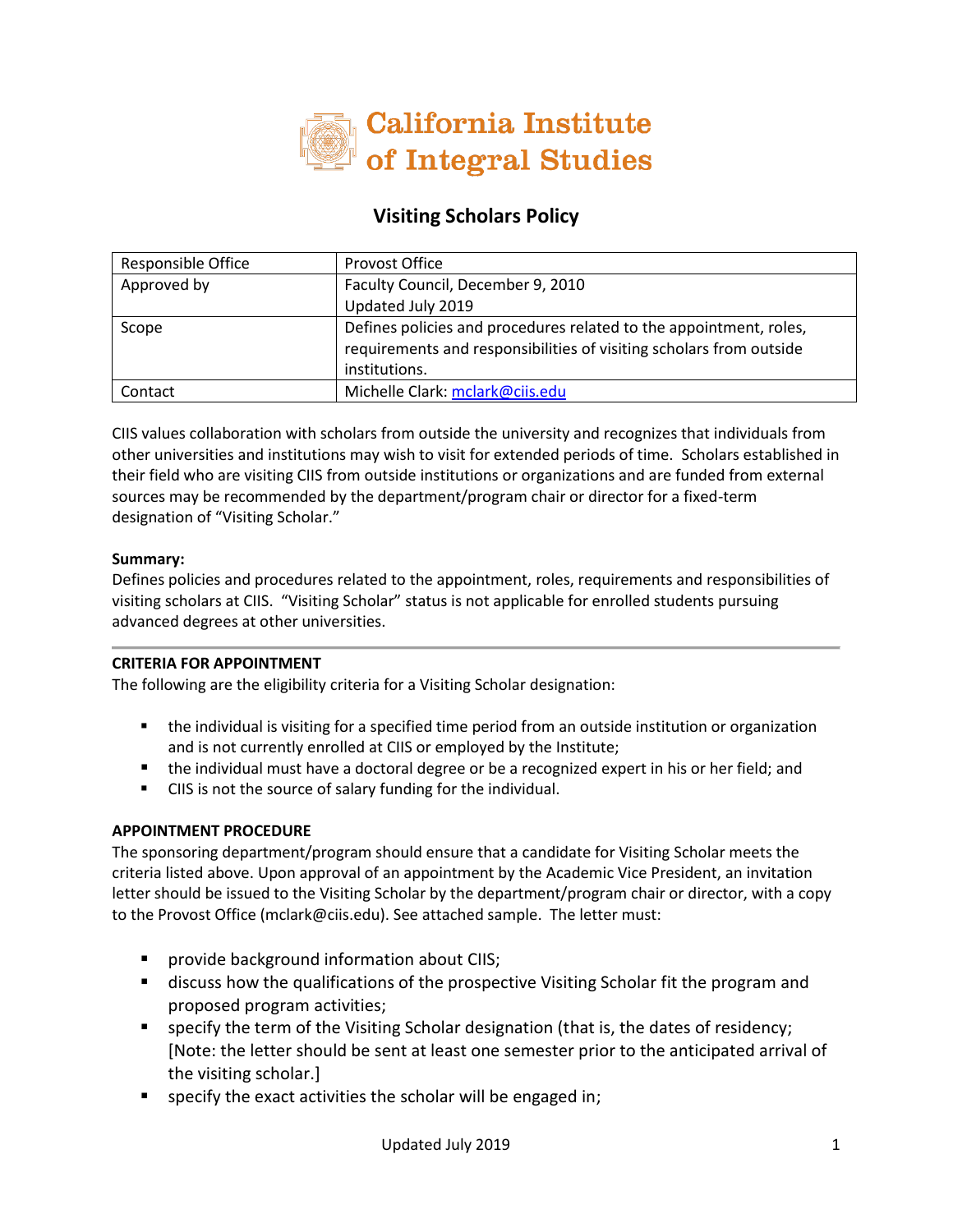- confirm that no salary or other form of financial compensation from CIIS is associated with the appointment; and
- state that the Visiting Scholar must follow all CIIS policies that apply to his or her activities while here; and

If the Visiting Scholar is a foreign national, s/he will need to secure a visa in order to come to CIIS. Documentation about CIIS sponsorship for the J-1 visa can be found on  $MyCIIS\rightarrow$  Provost Office. This process will be facilitated with the sponsoring department and Jody O'Connor, International Student Advisor.

## **PRIVILEGES**

## *CIIS Identification Card*

A CIIS Visiting Scholar Identification Card will be issued to Visiting Scholars. Cards may be obtained by visiting the Registrar's Office and presenting the appropriate signed invitation for appointment as a Visiting Scholar.

## *Laurance S. Rockefeller Library*

Visiting Scholars may use the CIIS Library resources on-site (use of items in Special Collections is by arrangement with the Library staff), and may access electronic resources off-site during their term as a Visiting Scholar

## *Auditing Courses*

Visiting scholars may audit courses without fee, subject to the permission of the instructor.

## **REMUNERATION**

Visiting Scholars are not employees or students of CIIS, and therefore are not entitled to CIIS compensation or other benefits available to regular staff, faculty or students [except as noted in this policy]. If a department/program wishes to make a special payment to a Visiting Scholar for participation in a seminar presentation or similar contribution, that should be paid as an honoraria and must be noted on the letter of invitation for foreign national scholars.

## **REVOCATION/RENEWAL OF STATUS**

Visiting Scholar status may be revoked at any time (even during the term of the designated status) by CIIS at its discretion, with good cause. Similarly, there is no right to a renewal of the status at the end of the term.

## **INTERNATIONAL SCHOLAR VISA REQUESTS**

CIIS can help facilitate the process of obtaining an international Visiting Scholar J-1 visa by working with a third party, such as the Institute of International Education (IIE). Information, fees, and requirements for the sponsorship process are outlined in "Application for J-1 Exchange Visitor Sponsorship & Services" found on MyCIIS – Provost Office – VISITING SCHOLARS. [Note: Processing the visa documentation with IIE takes a minimum of 8 weeks, and there are fees involved.]